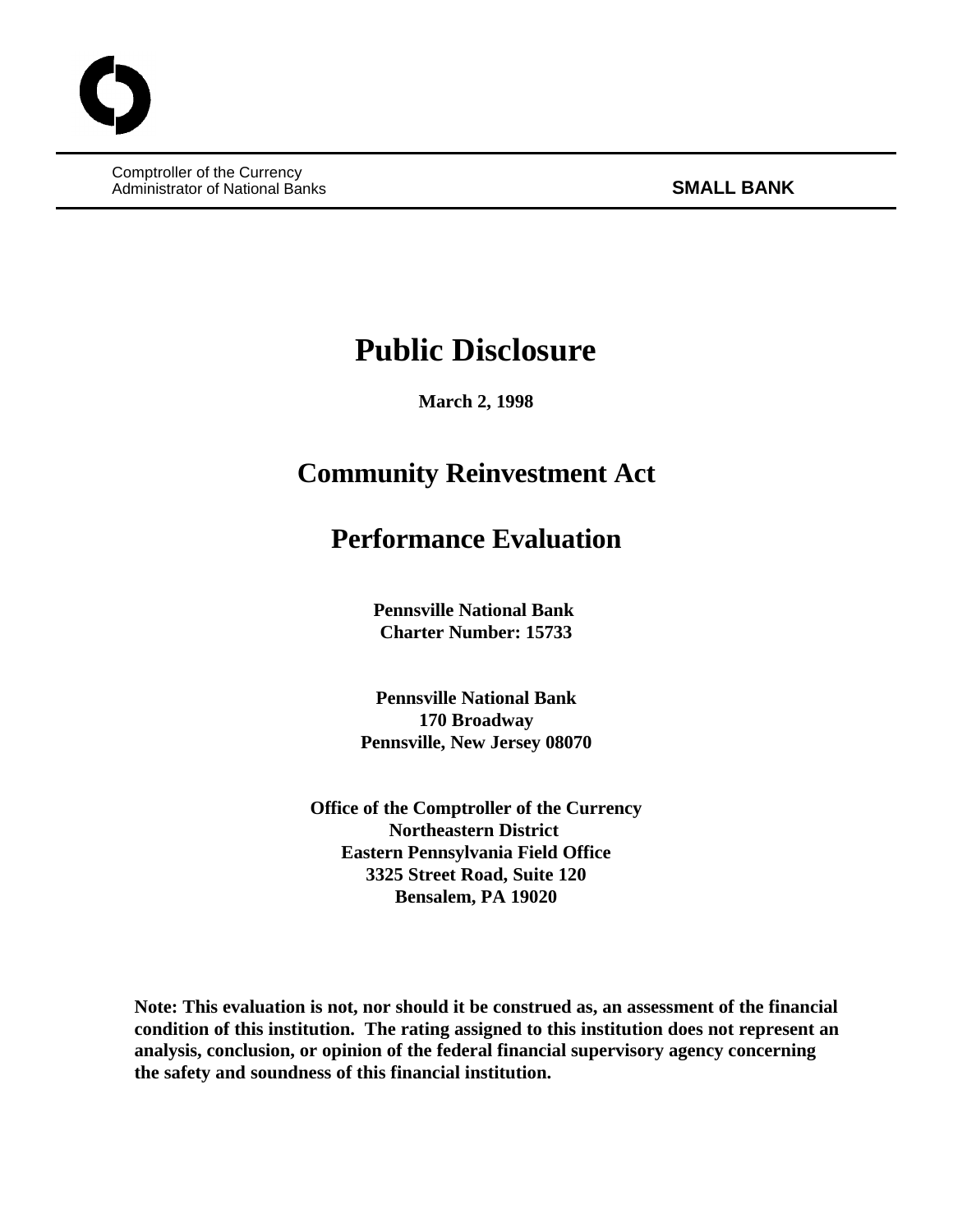## **General Information**

The Community Reinvestment Act (CRA) requires each federal financial supervisory agency to use its authority, when examining financial institutions subject to its supervision, to assess the institution's record of meeting the credit needs of its entire community, including low- and moderate- income neighborhoods, consistent with safe and sound operation of the institution. Upon conclusion of such examination, the agency must prepare a written evaluation of the institution's record of meeting the credit needs of its community.

This document is an evaluation of the CRA performance of **Pennsville National Bank** prepared by **The Office of the Comptroller of the Currency**, the institution's supervisory agency, as of **March 2, 1998**. The agency rates the CRA performance of an institution consistent with the provisions set forth in Appendix A to 12 C.F.R. Part 25.

**Institution's CRA Rating:** This institution is rated **satisfactory**.

The bank's rating is based on its overall performance. Although the aggregate loan-to-deposit ratio is low, residential lending activity is in line with local peer banks. Furthermore, Pennsville National Bank either met or exceeded the standards for satisfactory performance for lending in the assessment area, geographic distribution of loans, and lending to borrowers of different incomes and businesses of different sizes.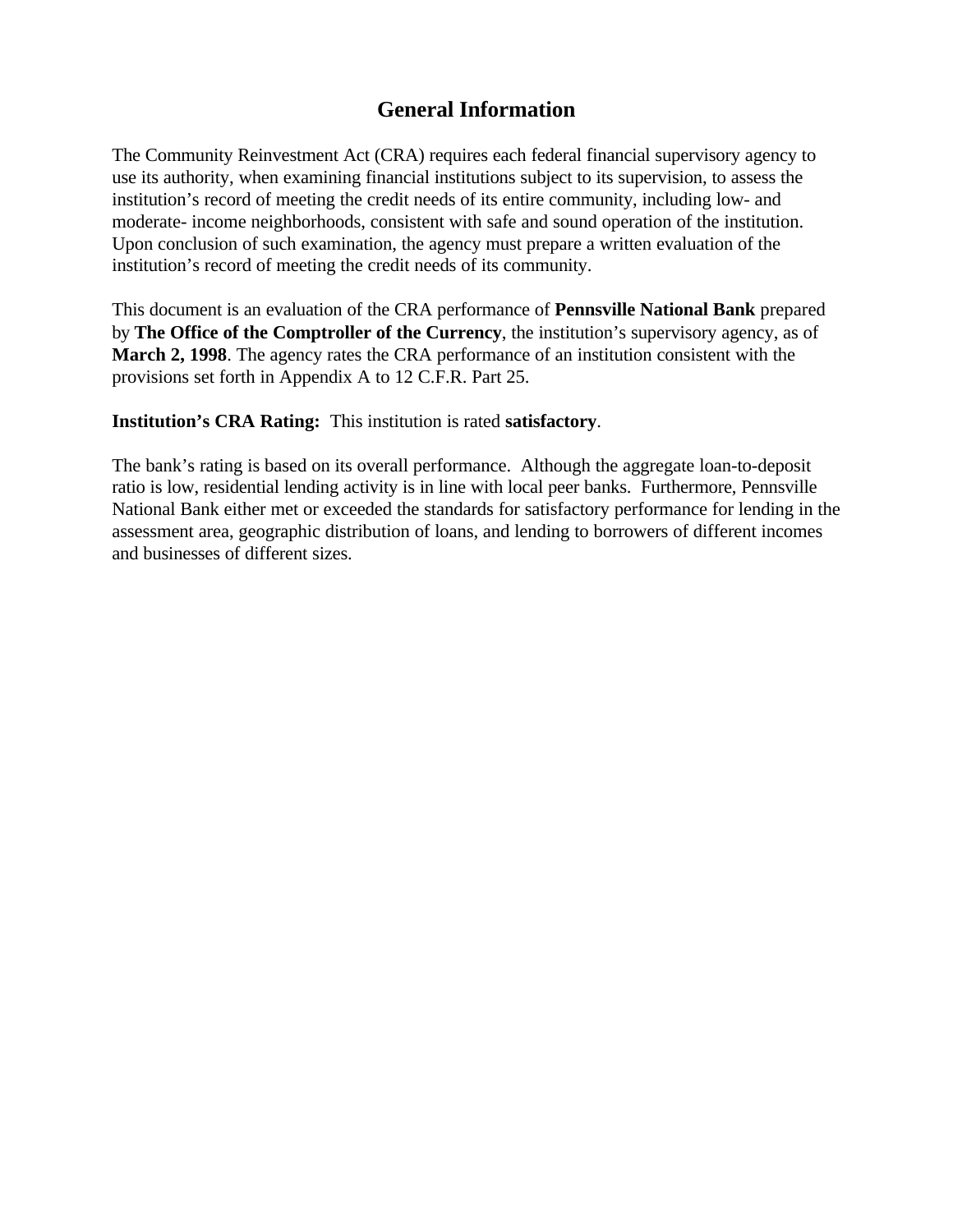The following table indicates the performance level of **Pennsville National Bank** with respect to each of the five performance criteria.

| <b>Small</b><br><b>Institution</b><br><b>Assessment</b><br><b>Criteria</b>                                                            | <b>Pennsville National Bank</b><br><b>Performance Levels</b>                        |                                                                         |                                                                                           |  |
|---------------------------------------------------------------------------------------------------------------------------------------|-------------------------------------------------------------------------------------|-------------------------------------------------------------------------|-------------------------------------------------------------------------------------------|--|
|                                                                                                                                       | <b>Exceeds</b><br><b>Standards for</b><br><b>Satisfactory</b><br><b>Performance</b> | <b>Meets Standards for</b><br><b>Satisfactory</b><br><b>Performance</b> | <b>Does Not Meet</b><br><b>Standards for</b><br><b>Satisfactory</b><br><b>Performance</b> |  |
| Loan-to-<br>deposit ratio                                                                                                             |                                                                                     |                                                                         | X                                                                                         |  |
| Lending in<br>assessment<br>area                                                                                                      | $\mathbf{X}$                                                                        |                                                                         |                                                                                           |  |
| Geographic<br>distribution of<br>loans                                                                                                |                                                                                     | X                                                                       |                                                                                           |  |
| Borrower's<br><b>Profile:</b><br><b>Lending to</b><br>borrowers of<br>different<br>incomes and to<br>businesses of<br>different sizes |                                                                                     | $\mathbf{X}$                                                            |                                                                                           |  |
| <b>Response to</b><br>complaints                                                                                                      | No complaints were received.                                                        |                                                                         |                                                                                           |  |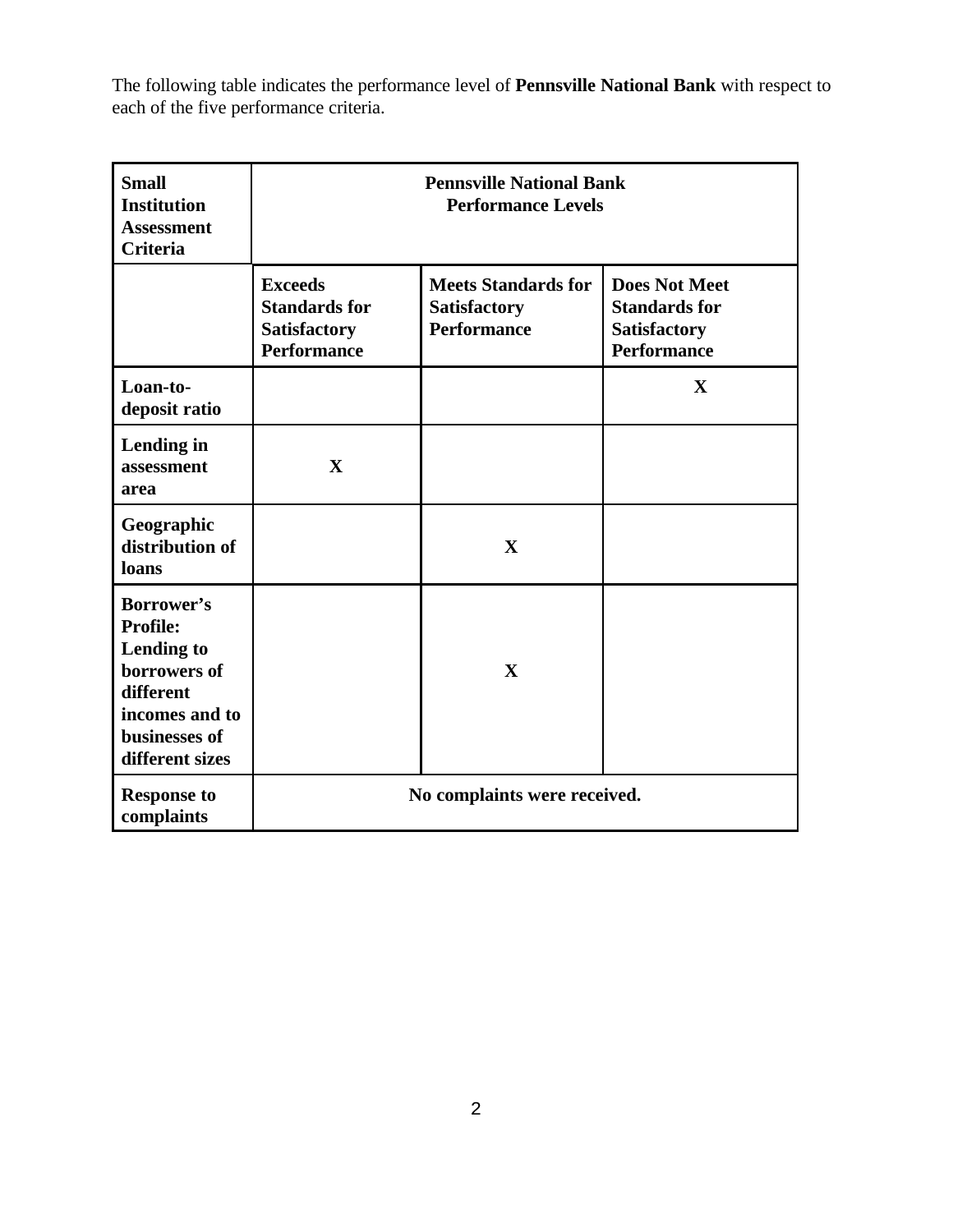## **Description of Institution**

The Pennsville National Bank (Pennsville) was chartered in 1969 and is located in Pennsville, New Jersey. The bank is a full service financial institution with trust services. The main office and three branches are open during the week until 5:00 p.m., except until 6:00 p.m. on Thursday and Friday. Saturday hours are from 9:00 a.m. to noon. Automated teller machines (ATMs) and drive-up facilities are maintained at each office. No branch was opened or closed since the last CRA Public Evaluation in August 1995.

As of December 31, 1997, Pennsville reported total assets of \$124 million including loans of \$47 million. Pennsville's loan portfolio contains \$36.5 million in residential mortgages (77%), \$7 million (15%) commercial and municipal loans, and \$3.6 million (8%) in individual/consumer loans. Historically, the institution has limited the growth of its commercial loan portfolio.

Pennsville is not subject to any known financial, legal or regulatory restrictions which would impede its ability to help meet the credit needs of its community.

## **Description of Assessment Area - Salem County, New Jersey**

Salem County, NJ is situated approximately 30 miles south of Philadelphia and is part of the Philadelphia MSA 6160. In addition to the main office in Pennsville, branches are located in Carney's Point, Elmer, and Pedericktown. All branches are located within Salem County, NJ.

Pennsville's assessment area encompasses all 23 census tracts comprising Salem County. The assessment area contains one low-income tract, five moderate-, 17 middle-, and no upper-income tracts. Total population of the assessment area is approximately 65,300 and contains approximately 23,800 households comprising 17,800 families. The 1997 median family income is \$51,300 and the median value of housing is \$81,577.

The local economy, as described by bank's management, is stagnant with an assortment of small business and service companies. Bank's management also indicated that the primary credit needs of the community are housing and small business related loans. A discussion was held with a community group that revealed a need for educating the low- and moderate-income community regarding banks and banking, as a prelude to their home ownership.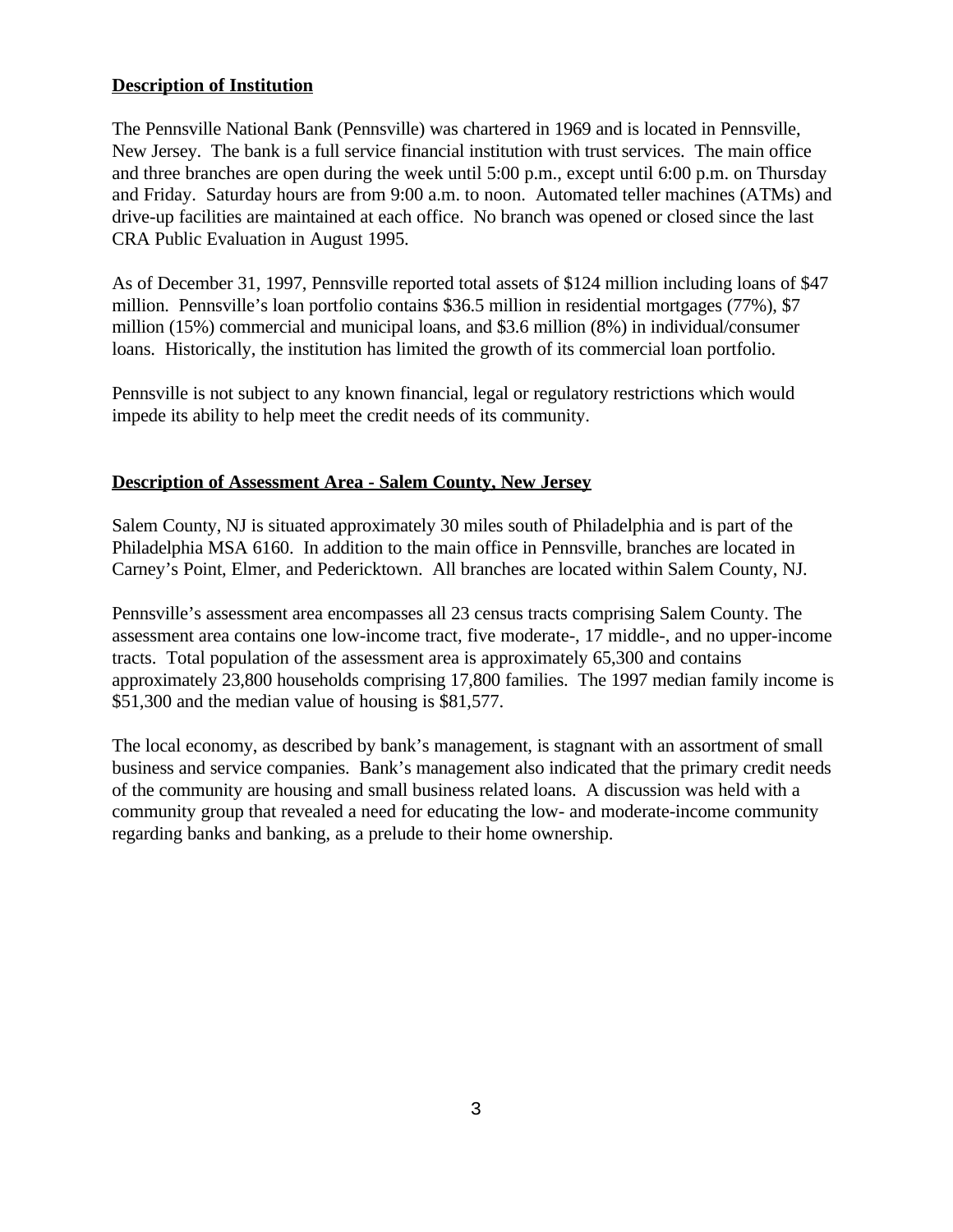### **Conclusions with Respect to Performance Criteria**

Please note: For purposes of this review, the examination period covers loan activity from August 1995 to March 1998.

#### **Loan to Deposit Ratio Analysis**

Pennsville's loan to deposit ratio is below the level for satisfactory performance. Since the previous examination (approximately ten quarters,) loan-to-deposits averaged only 41%, while its local banking peer group ranged from 69% to 73%.

Pennsville's substantial variance from peer group loan-to-deposit ratios is primarily the result of very limited commercial lending activity. Pennsville has a significantly smaller commercial loan portfolio than any of its local peer banks. Only 21% of Pennsville's total loans are considered "commercial," while the local peer banks' commercial portfolios ranged from 27% to 67% of total loans. This commercial lending activity has materially increased the peer banks' total loanto-deposit ratios.

It should be noted that Pennsville's residential lending activity was in line with its local peer group. Using only residential lending activity, Pennsville's loan-to-deposit ratio was 30% as of March 31, 1998, and the peer banks' residential loan-to-deposit ratios ranged from 24% to 47% for the same period.

#### **Lending in Assessment Area (AA)**

A substantial majority of Pennsville's HMDA reported loans (237) are made within the assessment area. In 1996, all HMDA originations were within the AA; in 1997, 93% were in the AA. Additionally, the commercial loans originated during the evaluation period were extended within the assessment area.

#### **Geographic Distribution of Loans**

Lending penetration of HMDA reported loans in low- and moderate-income census tracts is reasonable. Of the 23 census tracts in the bank's assessment area, there is one low-income census tract (4%), five moderate- (22%), and 17 middle-income census tracts (74%), with no upperincome tracts. A meaningful analysis cannot be performed when focusing on only one lowincome census tract. Therefore, the low- and moderate-income categories have been combined in the following tables to better illustrate lending patterns.

#### **Distribution of Loans by Census Tract - 1996**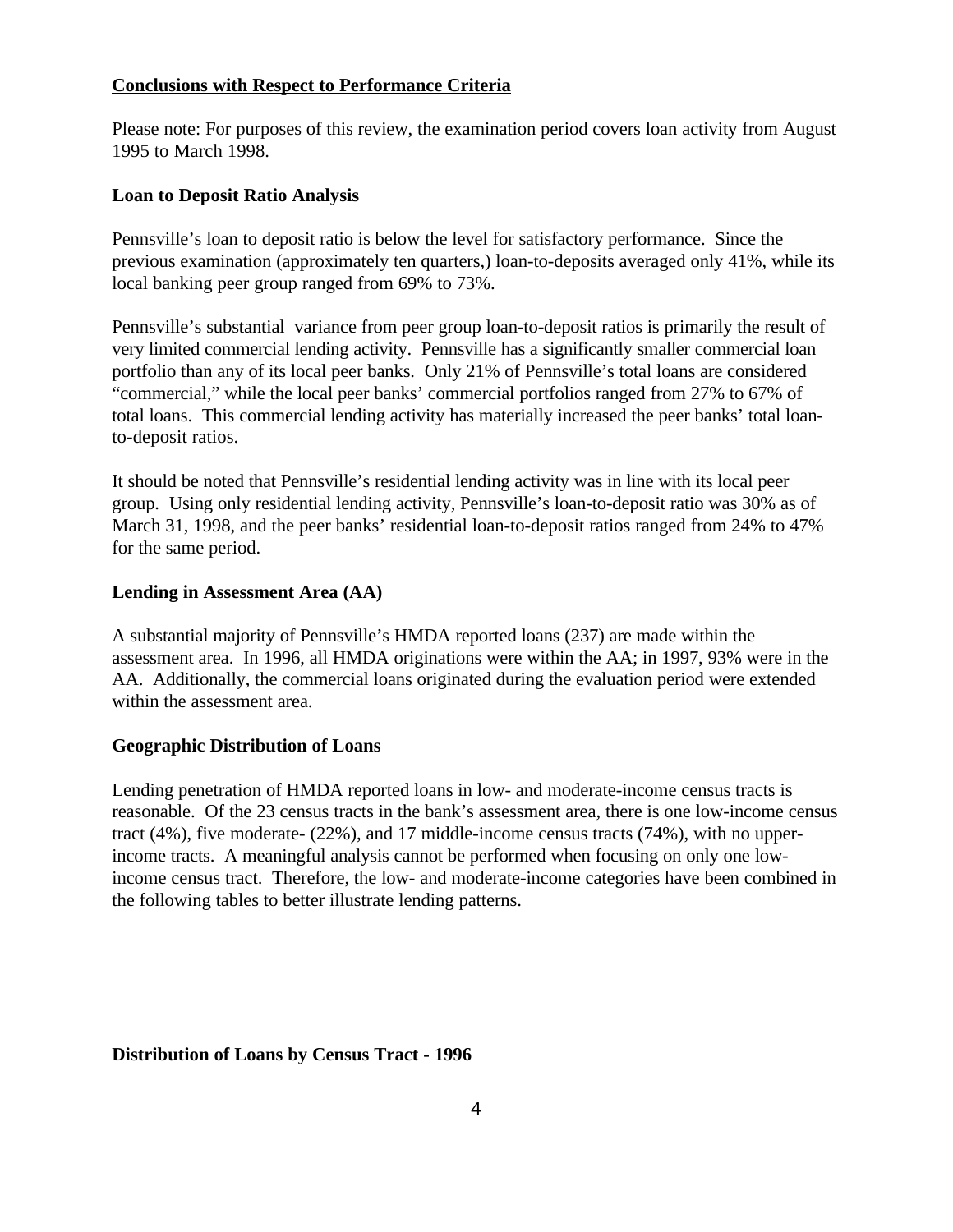| 1996                              | $%$ of<br><b>Census</b><br><b>Tracts</b> | # of<br>Loans | $\frac{6}{6}$ | \$ of Loans<br>(000) | $\frac{6}{6}$ |
|-----------------------------------|------------------------------------------|---------------|---------------|----------------------|---------------|
| <b>Low- &amp; Moderate-income</b> | 26                                       | 13            | 11.6          | 649                  | 14.5          |
| <b>Middle-income</b>              | 74                                       | 99            | 88.4          | 4456                 | 87.2          |

#### **Distribution of Loans by Census Tract - 1997**

| 1997                              | $%$ of<br><b>Census</b><br><b>Tracts</b> | # of<br>Loans | $\frac{0}{0}$ | \$ of Loans<br>(000) | $\frac{0}{0}$ |
|-----------------------------------|------------------------------------------|---------------|---------------|----------------------|---------------|
| <b>Low- &amp; Moderate-income</b> | 26                                       | 12            | 9.6           | 666                  | 15.2          |
| <b>Middle-income</b>              | 74                                       | 113           | 90.4          | 3730                 | 84.8          |

By way of comparison, in 1996, over 16% (versus 11.6% for the bank) of all loans made in Salem County were originated in low- moderate-income census tracts.

## **Borrower Profiles: Lending to Borrowers of Different Incomes and to Businesses of Different Sizes**

Lending to low- and moderate-income families is reasonable based on the percentage of families within those income categories. In fact, 1996 market share data revealed that Pennsville ranked first with 10% in market share for number (14) and dollar amount (\$300,000) of originated mortgages to Salem County's low-income individuals. This compares to 9% and 4% for Pennsville's immediate banking competitors. Also, Pennsville held a 5.03% market share with 17 loans totaling \$582,000 in loans extended to moderate-income borrowers for the same time period. These ratios compare favorably to Pennsville's overall market share of 6.74% within their assessment area.

The following table illustrates that Pennsville originates HMDA reported loans to each income group.

### **Distribution of Loans by Income Level - 1997**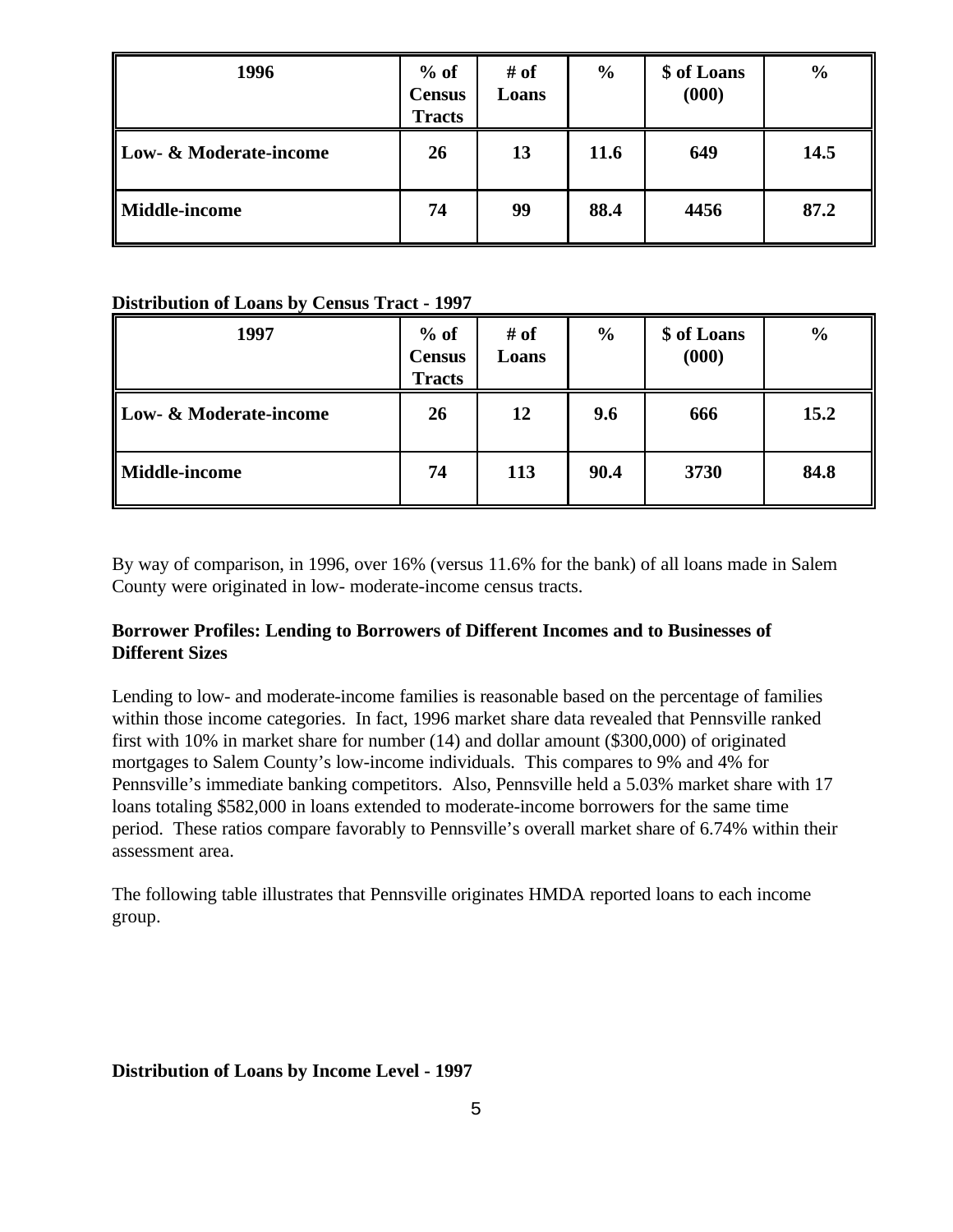| 1996                 | # of Loans | $\frac{0}{0}$ | \$ of Loans<br>(000) | % of Families<br>in each income<br>category |
|----------------------|------------|---------------|----------------------|---------------------------------------------|
| Low-income           | 14         | 12.6          | 300                  | 21.5                                        |
| Moderate-income      | 17         | 15.3          | 582                  | <b>20.0</b>                                 |
| <b>Middle-income</b> | 40         | <b>36.0</b>   | 1785                 | 27.8                                        |
| per-income           | 40         | <b>36.0</b>   | 2333                 | 30.7                                        |

## **Distribution of Loans by Income Level - 1997**

| 1997                   | # of Loans | $\frac{0}{0}$ | \$ of Loans<br>(000) | % of Families in<br>each income<br>category |
|------------------------|------------|---------------|----------------------|---------------------------------------------|
| Low-income             | 10         | 8.1           | 143                  | 21.5                                        |
| <b>Moderate-income</b> | 32         | 25.8          | 693                  | <b>20.0</b>                                 |
| <b>Middle-income</b>   | 31         | 25.0          | 1417                 | 27.8                                        |
| <b>Upper-income</b>    | 51         | 41.1          | 2138                 | 30.7                                        |

## **Small Business Loan Activity**

The bank originated only ten small business loans during the evaluation period. This was not a sufficient enough number to review demographic patterns.

## **Compliance with Antidiscrimination Laws**

The concurrent fair lending examination did not identify any violations of the substantive provisions of the antidiscrimination laws and regulations. In addition, no evidence was found of discriminatory or other illegal practices.